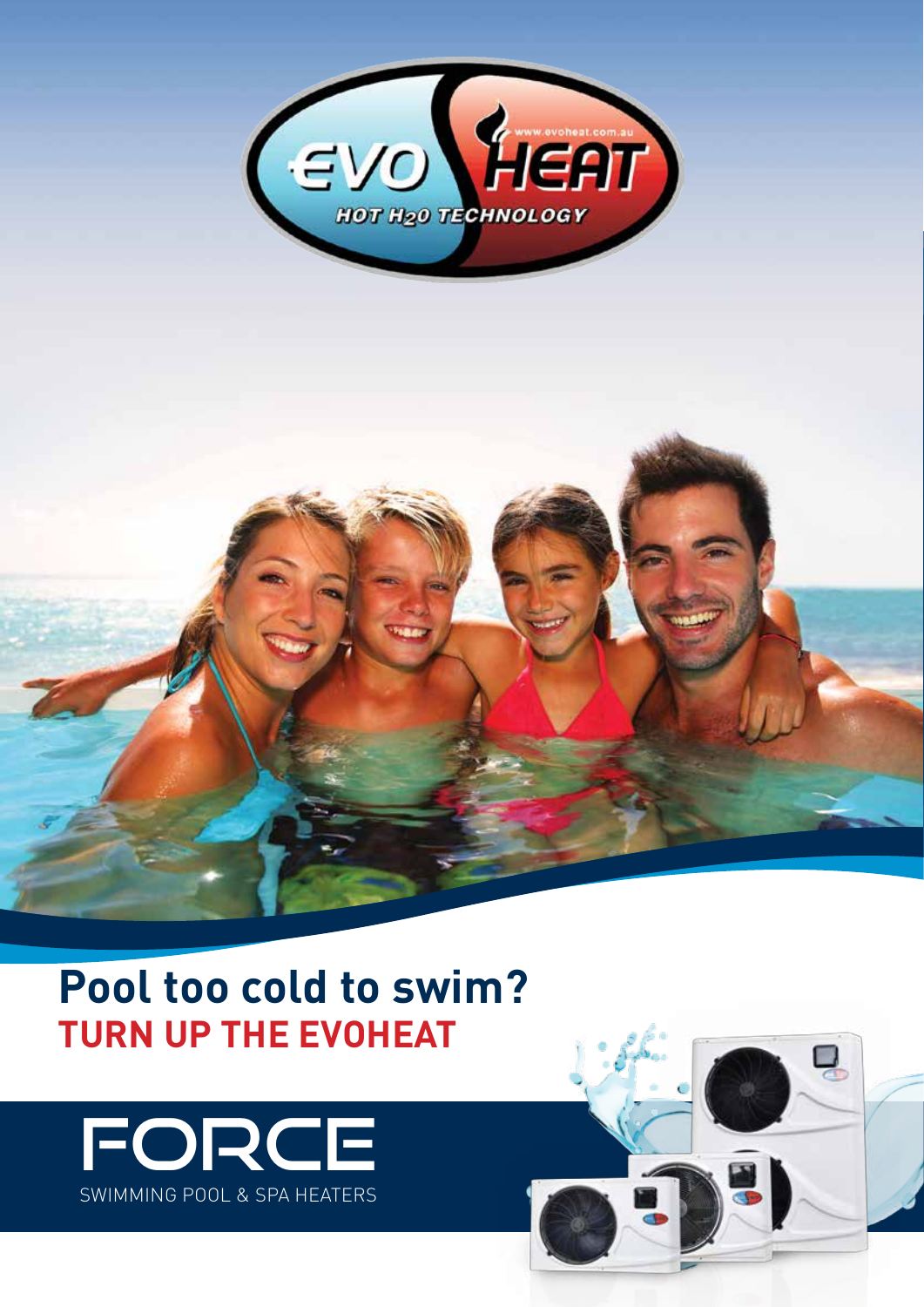

#### The Force pool heater range will have you swimming nautical miles beyond the competition

We don't offer budget units that may fail a few years down the track. The Force Series is built with high quality components from leading brand manufactures in the USA, Europe and Japan and designed to perform 365 days of the year under our harsh Australian conditions. Force by EvoHeat are built to last and backed by an unprecedented warranty of 15 years on the titanium heat exchanger.

#### SO MANY FEATURES, SO LITTLE COST!

- Compact sleek design
- Automatic defrost system that you can depend on, guaranteed stable performance from as low as -7°C
- Cutting edge, intelligent touch screen LCD allowing full programmability. Maintain your water temperature to within 1/2 a degree while maintaining optimum heater operating performance.
- Electronic expansion valve (EEV2) provides precise refrigerant control which results in higher C.O.P. and improved efficiency.
- NEW patented ripple fin evaporator/condenser that produces greater energy collection and higher performance while maintaining a compact design.
- Titanium heat exchanger with highest durability while ensuring maximum heat transfer resulting in increased output
- Flow switch and high pressure cut out to ensure additional safety and protection
- Automatic pool heating or cooling function
- PVC and powder coated zincalume corrosion resistant cabinet
- Easy installation
- Low noise fan blades
- Horizontal airflow

**EVO** 

## THE FORCE: GREAT AUSTRALIAN MONEY SAVERS FOR BACKYARD POOLS

With eternally fluctuating energy prices, don't gamble with a low efficiency pool heater. The Force is a sure thing with a class leading C.O.P. of 6kW+ output for every 1 kW of electricity you pay for.

## BEST PERFORMANCE IN CLASS!

It's more than 600% energy-efficient compared to other models on the market. More bang for your buck means a rapid return on investment, then monumental savings for the next 10-15 years.

Heat your 2,000L spa to 38 degrees 24/7 all year for less than \$9/week\* Heat your 10,000L pool to 27 degrees 24/7 all year for less than \$15/week\* \*Based on averaged Australian energy prices in 2017

**DUAL SPEED FAN UPGRADE OPTION:** The dual speed fans allow you to run your heat pump during the night with reduced sound levels. The fans are programmed to reduce in speed at your nominated times allowing the heat pump to still heat your pool while maintaining an appropriate sound level during the twilight hours.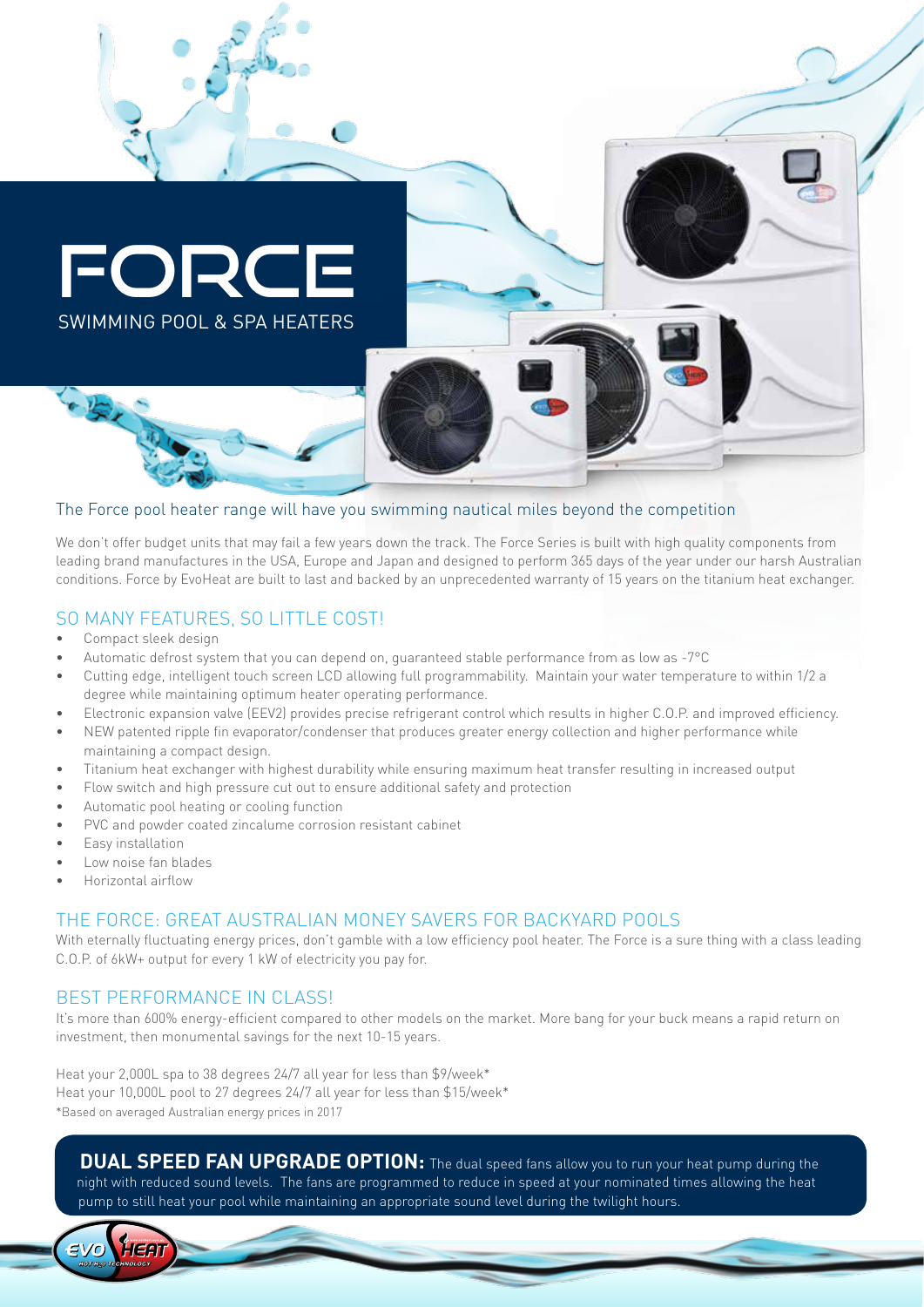## PARAMETERS

| <b>MODEL</b>                                      | Force <sub>9</sub> | Force14      | Force <sub>18</sub> | Force22       | Force26         | Force26-3     |
|---------------------------------------------------|--------------------|--------------|---------------------|---------------|-----------------|---------------|
| Heat output at 24 deg air 26 deg water<br>(kW)    | 9.2                | 13.8         | 18.2                | 22            | 26              | 26            |
| Heat output at 15 deg air 26 deg water<br>[kW]    | 6.9                | 9.6          | 13.9                | 16.9          | 20              | 20            |
| Cooling output at 35 deg air 24 deg water<br>(kW) | 5.5                | 8            | 10.5                | 13            | 15.5            | 16            |
| Power input at 24 deg air (kW)                    | 1.5                | 2.1          | 3.0                 | 3.6           | 4.3             | 4.3           |
| Power supply                                      | 240/1/50           | 240/1/50     | 240/1/50            | 240/1/50      | 240/1/50        | 415/3/50      |
| C.O.P. at 24 deg air                              | 6.13               | 6.57         | 6.07                | 6.11          | 6.05            | 6.05          |
| *Max running current AMPS                         | 6.7                | 10.4         | 13.4                | 16.1          | 21.3            | 8.7           |
| Connection type                                   | <b>10 AMP</b>      | 15 AMP       | Hard wired          | Hard wired    | Hard wired      | Hard wired    |
| Compressor type                                   | Rotary             | Rotary       | Scroll              | Scroll        | Scroll          | Scroll        |
| Refrigerant (R410A/grams)                         | 900                | 1300         | 1600                | 2300          | 2400*           | 2500          |
| PVC water connection [mm]                         | 40                 | 40           | 40                  | 40            | 40 <sup>°</sup> | 40            |
| Water flow rate(L/min)                            | 50                 | 75           | 100                 | 125           | 150             | 150           |
| Noise level dB(A)                                 | 51                 | 54           | 56                  | 56            | 56              | 56            |
| Shipping dimensions LxWxH (mm)                    | 1060/440/680       | 1060/440/680 | 1200/480/880        | 1200/490/1280 | 1200/490/1280   | 1200/490/1280 |
| Unit dimensions LxWxH (mm)                        | 1010/420/650       | 1010/420/650 | 1110/470/850        | 1110/470/1240 | 1110/470/1240   | 1110/470/1240 |
| Weight packed/unpacked(kg)                        | 59/47              | 66/54        | 99/84               | 129/110       | 135/114         | 135/117       |

\*Running current max: 43°C ambient heating/29°C in cooling mode

OUR FULLY-CUSTOMISED FORCE SERIES POOL HEATERS ARE READY FOR ACTION AND OFFER A RANGE FROM 5 KW TO 26 KW OUTPUTS TO SUIT EVERY POOL!

**UPGRADE OPTION:** the EvoHeat Force series also comes with the option to upgrade to the smartphone controller app. Our smart phone controller app allows you to completely control your heat pump via Wi-Fi. Available for iOS and Android, the smart phone controller app offers you an easy and convenient way to heat your pool anytime,anywhere.

## **PERFORMANCE WHERE IT COUNTS!**

EvoHeat guarantees stable performance from as low as -7°C